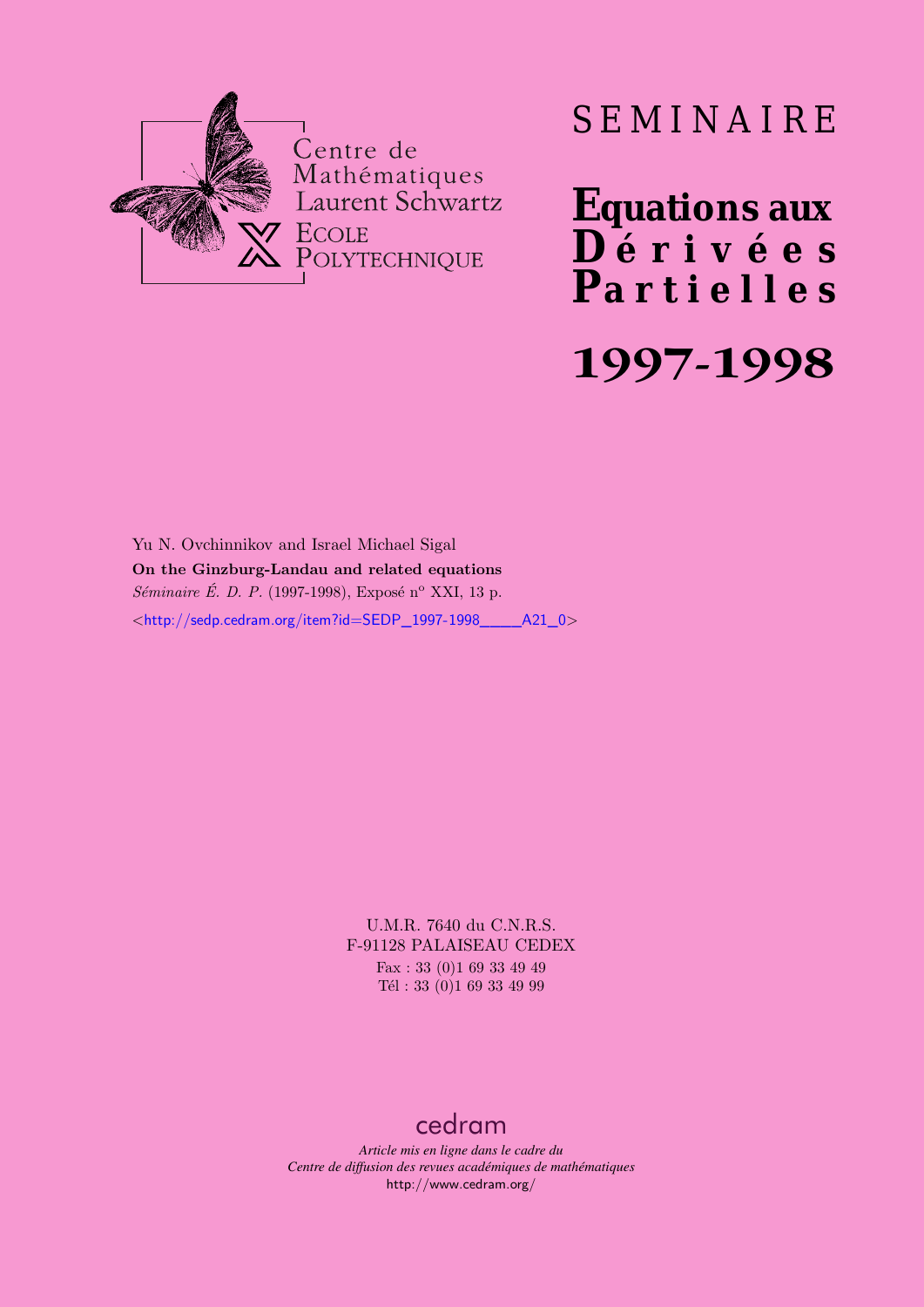#### On the Ginzburg-Landau and related equations \*

|            | Yu. N. Ovchinnikov L.D. Laudau Institute, Moscow                                                              |
|------------|---------------------------------------------------------------------------------------------------------------|
| I.M. Sigal | Department of Mathematics, University of Toronto<br>Toronto, Ontario M5S 3G3 Canada<br>sigal@math.toronto.edu |

Abstract. We describe qualitative behaviour of solutions of the Gross-Pitaevskii equation in 2D in terms of motion of vortices and radiation. To this end we introduce the notion of the intervortex energy. We develop a rather general adiabatic theory of motion of well separated vortices and present the method of effective action which gives a fairly straightforward justification of this theory. Finally we mention briefly two special situations where we are able to obtain rather detailed picture of the vortex dynamics. Our approach is rather general and is applicable to a wide class of evolution nonlinear equation which exhibit localized, stable static solutions. It yields description of general time-dependent solutions in terms of dynamics of those static solutions "glued" together.

#### Introduction

In this paper we present our recent results on the Ginzburg-Landau and related Gross-Pitaevskii equations. Our goal is to understand dynamics of vortices. The latter are representatives of localized, particle-like structures appearing in solutions of many nonlinear evolution equations. We consider the time-dependent Ginzburg-Landau equation of the Schrödinger type:

$$
i\frac{\partial \psi}{\partial t} = -\Delta \psi + (|\psi|^2 - 1)\psi ,
$$
  
 
$$
|\psi| \to 1 \quad \text{as} \quad |x| \to \infty ,
$$
 (SE)

where  $\psi : \mathbb{R}^{d+1} \to \mathbb{R}^m$ . ( $\mathbb{R}^m$  is assumed to possess a complex structure.) This equation comes up in condensed matter physics and nonlinear optics and is also known as the Gross-Pitaevskii or Ginzburg-Pitaevskii equation.

<sup>\*</sup> Supported by NSERC under Grant 7901.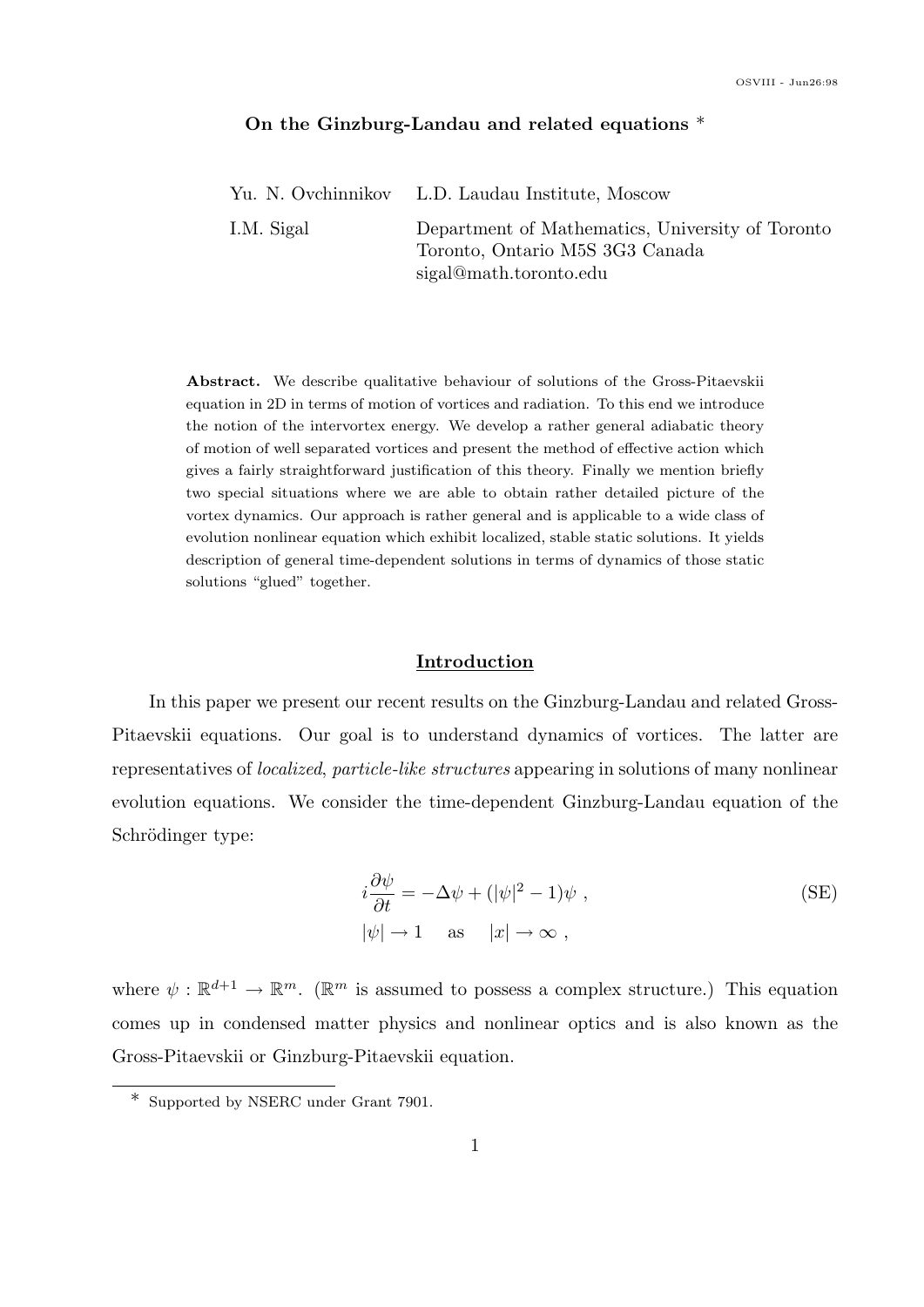In this paper we consider the case  $m = d = 2$ . However many of our arguments are also applicable to other dimensions and to related equations.

# Static solutions

The vortices mentioned above are solutions of the corresponding stationary equation, the proper Ginzburg-Landau equation

$$
-\Delta \psi + (|\psi|^2 - 1)\psi = 0.
$$
 (GLE)

There are two ways to classify solutions of this equation.

#### Topological classification

With each  $\psi : \mathbb{R}^2 \to \mathbb{R}^2$  we associate the map

$$
\hat{\psi} := \frac{\psi}{|\psi|}\Big|_{|x|=R} : S^1 \to S^1.
$$

Using a standard definition of the degree (see e.g. A. Schwarz (1993)), we set

$$
\deg \psi := \deg \hat{\psi} \in \mathbb{Z} .
$$

All solutions to the (GLE) are classified according to this topological invariant. Depending on the degree we have e.g.

$$
deg \psi_0 = \pm 1 \Rightarrow \text{ vortex/antivortex}
$$
  

$$
deg \psi_0 = n \Rightarrow n\text{-vortex} .
$$

The topological classification leads to the topological conservation law for the corresponding time-dependent equations.

### Group-theoretical classification

Now we want to isolate symmetric solutions. The symmetry group of (GLE) is

$$
G_{\rm sym} = O(2) \times T(2) \times O(2)
$$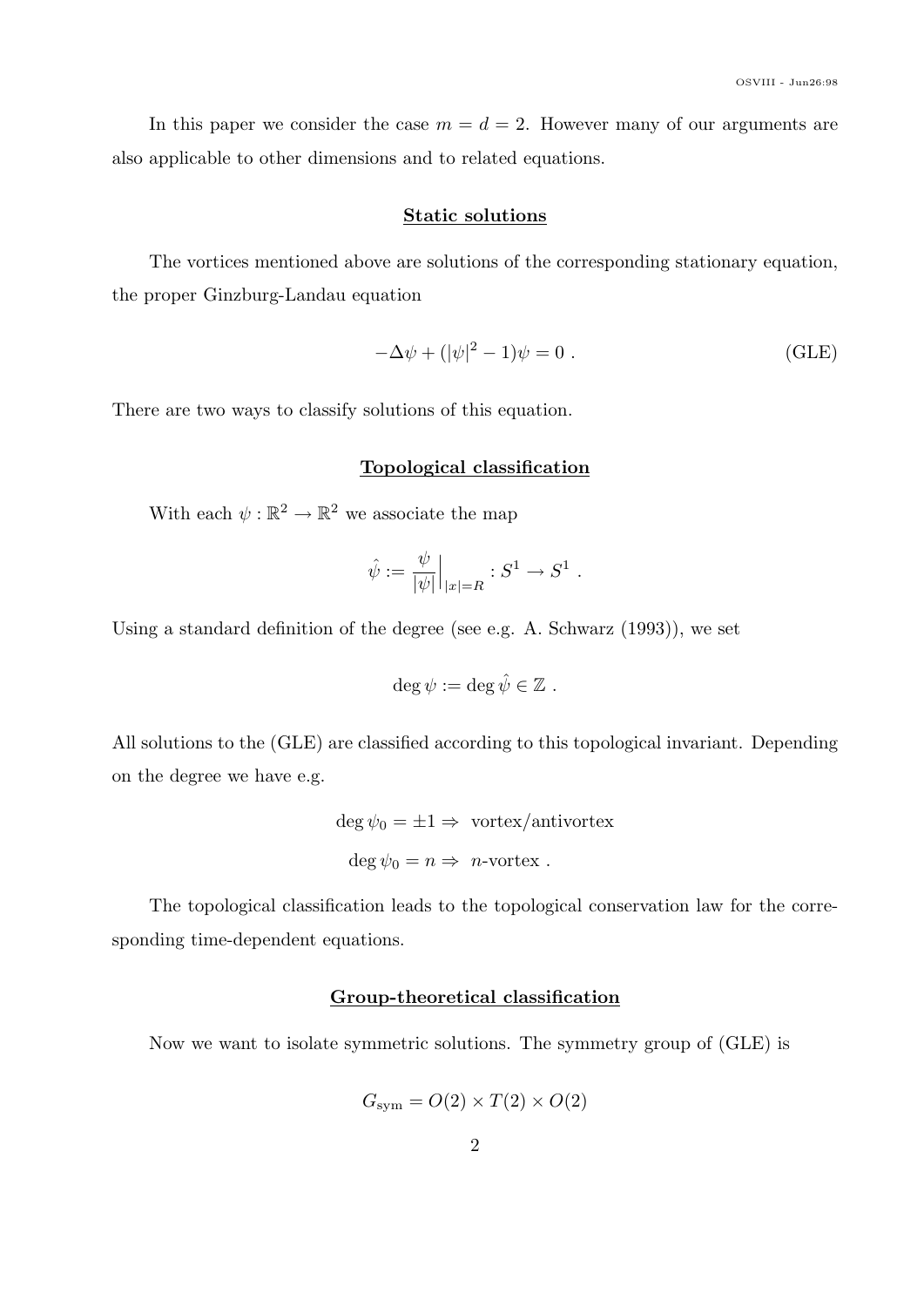(the group of rigid motions of the underlying physical space times the gauge group). Consider the equivariant or "spherically symmetric" solutions  $\psi_0$ :  $\exists$  homomorphism  $\rho$ :  $SO(2) \rightarrow SO(2)$  s.t.

$$
\rho(g)\psi_0(g^{-1}x) = \psi_0(x) \quad \forall g \in O(2) .
$$

The homotopy class of  $\rho$ 's determines deg  $\psi$ .

#### Existence and stability

Let  $L_{\psi_0}$  be the linearized operator for (GLE) at a solution  $\psi_0$ . We use the following definition of the (linearized) stability:

**Definition:** A solution  $\psi_0$  is said to be *stable* iff

 $\mathrm{spec}L_{\psi_0}\subset\overline{\mathbb{R}^+}$  and  $\mathrm{Null}L_{\psi_0}=\mathfrak{g}_{\mathrm{sym}}\psi_0$ .

Here  $\mathfrak{g}_{sym}$  in the Lie algebra of the group  $G_{sym}$ . Note that

$$
\mathfrak{g}_{\mathrm{sym}}\psi_0\subseteq \mathrm{Null} L_{\psi_0} .
$$

**Theorem.**  $\forall n \in \mathbb{Z}$  ∃ a unique (modulo symmetry tranformations) vortex;  $|n|$  ≤ 1 vortices are stable and  $|n| > 1$ , unstable.

#### References:

Existence: Hervé and Hervé (1994), Chen, Elliott and Qui (1994), Fife and Peletier (1996), Ovchinnikov and Sigal (1997a).

Stability: Lieb and Loss (1994) and Mironescu (1994) for disc and  $|n| \leq 1$ . Ovchinnikov and Sigal (1997a) for  $\mathbb{R}^2$  and all n.

Related results: Chanillo and Kiesling (1995), Mironescu (1996) and Shafrir (1994). Remarks.

(a) S. Gustafson (1997b) extended the result above to the non-commutative case. He showed that for  $d = m \geq 3$  (monopoles, etc.) spherically symmetric solutions exist only for  $n = \pm 1$ , and they are unique and stable.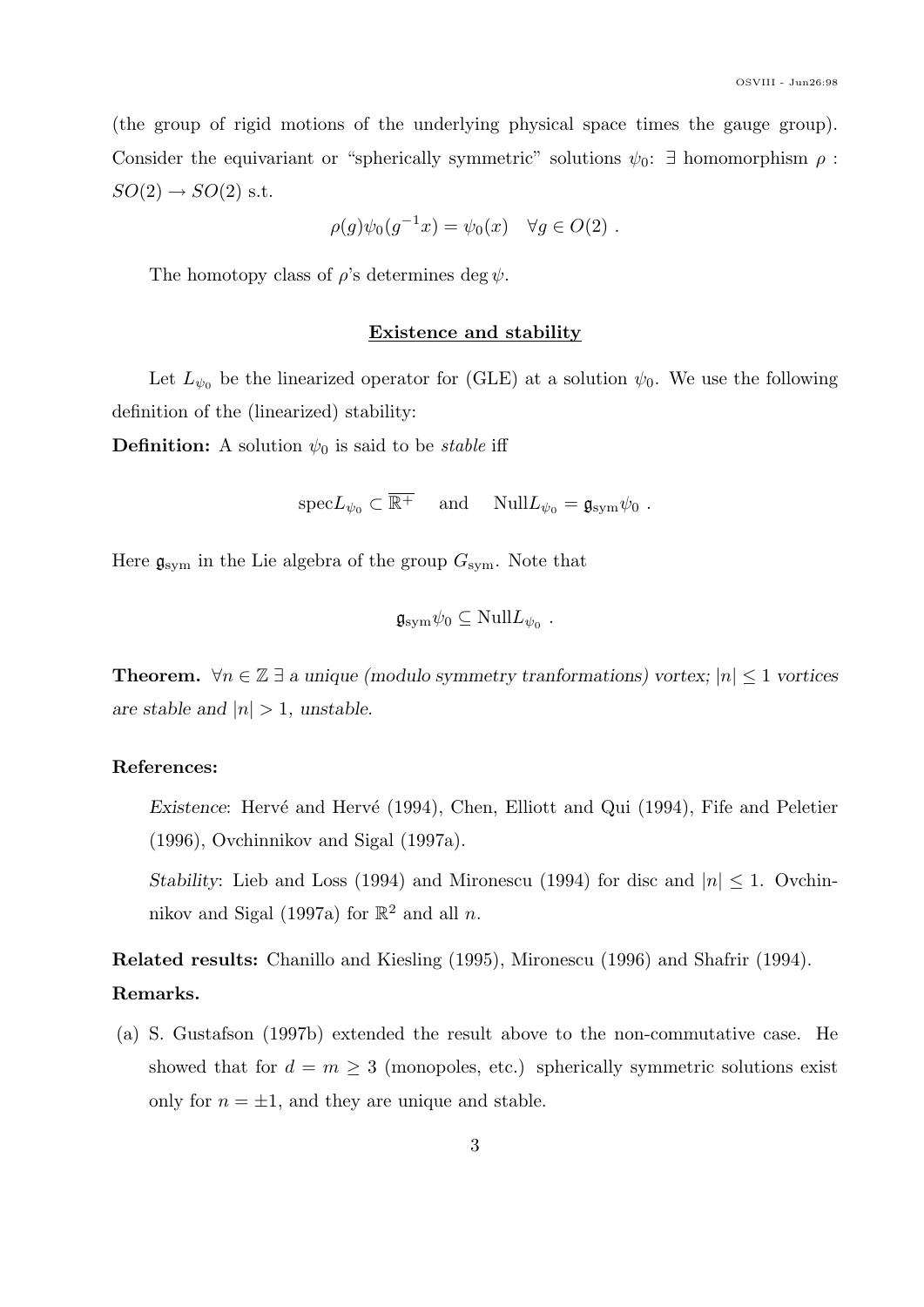(b) Gustafson and Sigal (1998) generalized the above theorem to the order parameter  $\psi$ coupled to a magnetic field (i.e. to magnetic or Abrikosov vortices).

#### Idea of the proof of the stability result

We follow Ovchinnikov and Sigal (1997a). The outline below, though formally incorrect, gives a fairly good impression of our approach. Let  $\psi_0$  be the 1-vortex. Since it breaks translation symmetry  $(\psi_0(x) \neq \psi_0(x + h)\forall h \neq 0),$ 

 $\partial_{x_j}\psi_0$  are zero modes of  $L_{\psi_0}$ ,

the linearized operator. (In fact  $\partial_{x_1} \psi_0$  and  $\partial_{x_2} \psi_0$  are "proportional" to each other, so we can consider just  $\partial_{x_1} \psi_0$ .)

We find a positivity (open) cone  $\Gamma \subset L^2(\mathbb{R}^2, \mathbb{R}^2)$  s.t.

(i)  $\partial_{x_1} \psi_0 \in \Gamma$ ,

(ii)  $\exp(-tL_{\psi_0}) : \overline{\Gamma} \to \Gamma$  (i.e. it is positively improving w.r.t.  $\Gamma$ ).

Then the Perron-Frobenius theory implies that  $\sigma(L_{\psi_0}) \subset [0,\infty)$  and 0 is a non-degenerate eigenvalue.  $\Box$ 

The reason that the argument above is incorrect is that the property (ii) does not quite hold. For  $|n| \leq 1$ , this hole can be patched up problem can be circumvented, while for  $|n| > 1$ , not. In the latter case we construct a test function  $\xi$  s.t.

$$
\langle \xi, L_{\psi_0}(\xi) \rangle < 0 ,
$$

which shows that  $L_{\psi_0}$  has a negative eigenvalue.

## Renormalized Energy

(GLE) is the equation for critical points of the celebrated Ginzburg-Landau functional

$$
\mathcal{E}(\psi) = \frac{1}{2} \int {\{ |\nabla \psi|^2 + \frac{1}{2} (|\psi|^2 - 1)^2 \} d^2 x}.
$$

There is one problem with this functional though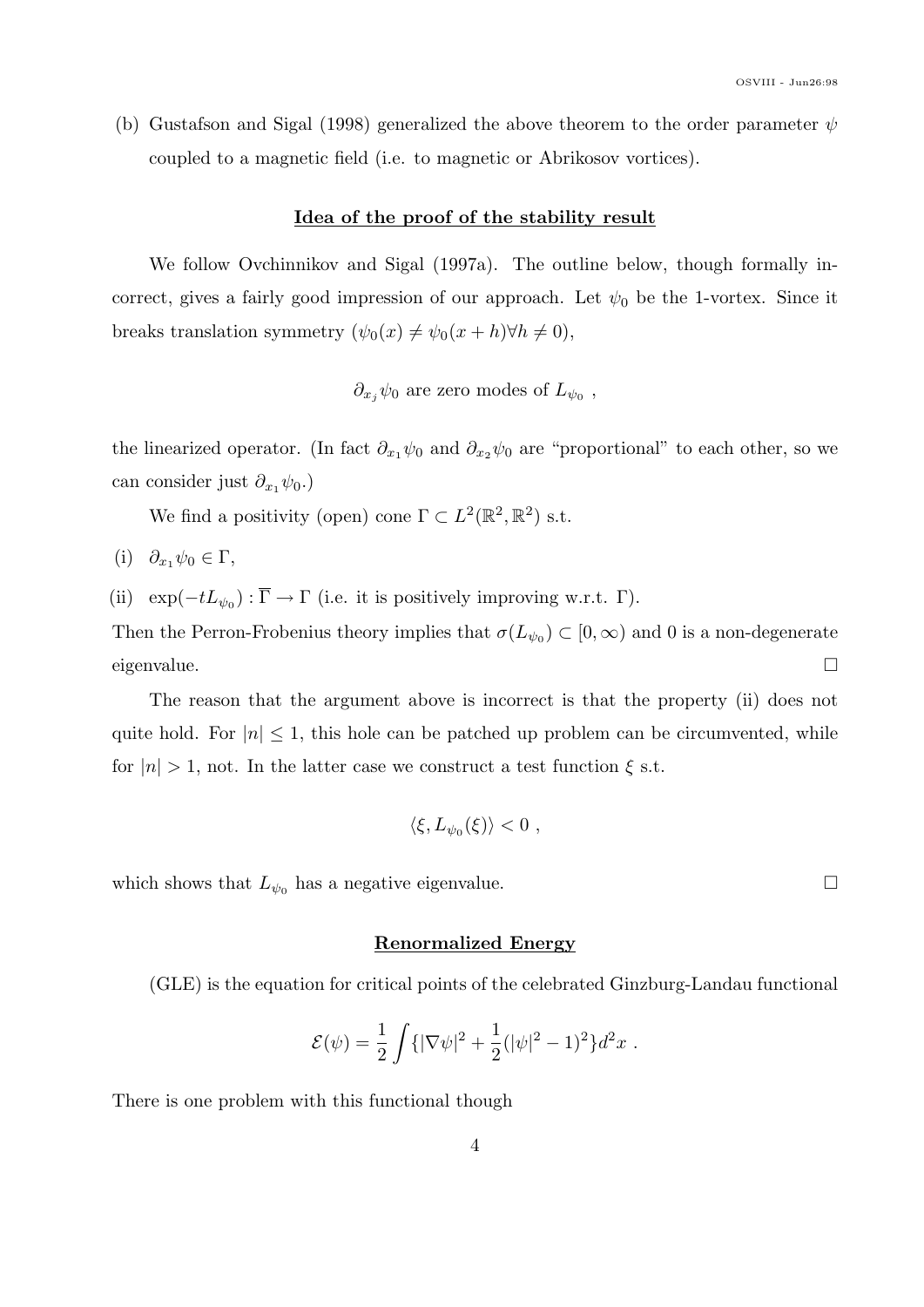**Theorem.** Let  $\psi$  be a  $C^1$  vector field on  $\mathbb{R}^2$  s.t.  $|\psi| \to 1$  as  $|x| \to \infty$ . If  $\deg \psi \neq 0$ , then  $\mathcal{E}(\psi) = \infty.$ 

Thus if we want to use energetic arguments for vortices we have to modify  $\mathcal{E}(\psi)$ . We introduce the renormalized energy functional as follows (see Ovchinnikov and Sigal  $(1997a)$ 

$$
\mathcal{E}_{\rm ren}(\psi) = \frac{1}{2} \int \{ |\nabla \psi|^2 - \frac{(\deg \psi)^2}{r^2} \chi + \frac{1}{2} (|\psi|^2 - 1)^2 \} d^2x ,
$$

where  $r = |x|$  and  $\chi$  is a smooth cut-off function, = 0 for  $r \le 1$  and = 1 for  $r \ge 2$ . Critical points of this functional are still given by (GLE) and it is a constant of motion for (SE).

In order to introduce our next key notion, we need the following notation and definition. Let  $\mathbf{c} = (\mathbf{z}, \mathbf{n})$ , where

$$
\mathbf{z} = (z_1, \dots, z_k) , z_j \in \mathbb{R}^2 ,
$$
  

$$
\mathbf{n} = (n_1, \dots, n_k) , n_j \in \mathbb{Z} .
$$

**Definition:** We say that  $\psi$  has a *configuration* c, conf  $\psi = c$ , iff  $\psi$  has zeros only at  $z_1 \ldots z_k$  with local indices  $n_1, \ldots, n_k$ .

Now we introduce intervortex energy as

$$
E(\mathbf{c}) := \inf \{ \mathcal{E}_{ren}(\psi) | \text{conf}\psi = \mathbf{c} \} . \tag{*}
$$

(For variational problems with topological constraints see Fröhlich and Struwe (1990).) Ovchinnikov and Sigal (1997b) argue that (actually the  $\rightarrow$  direction is proven)

(∗) has a minimizer

$$
\longleftrightarrow \nabla_{\mathbf{z}} E(\mathbf{c}) = 0
$$

and show that in the cases of interest and for intervortex distances  $\gg 1$ ,

$$
\nabla_{\mathbf{z}} E(\mathbf{c}) \neq 0.
$$

Hence for large intervortex distances we expect that there are no stationary vortex configurations.

For intervortex distances of order  $O(1)$  stationary configurations do exist, e.g. (see Ovchinnikov and Sigal (1998b)); they correspond to various discrete subgroups of  $O(2)$ :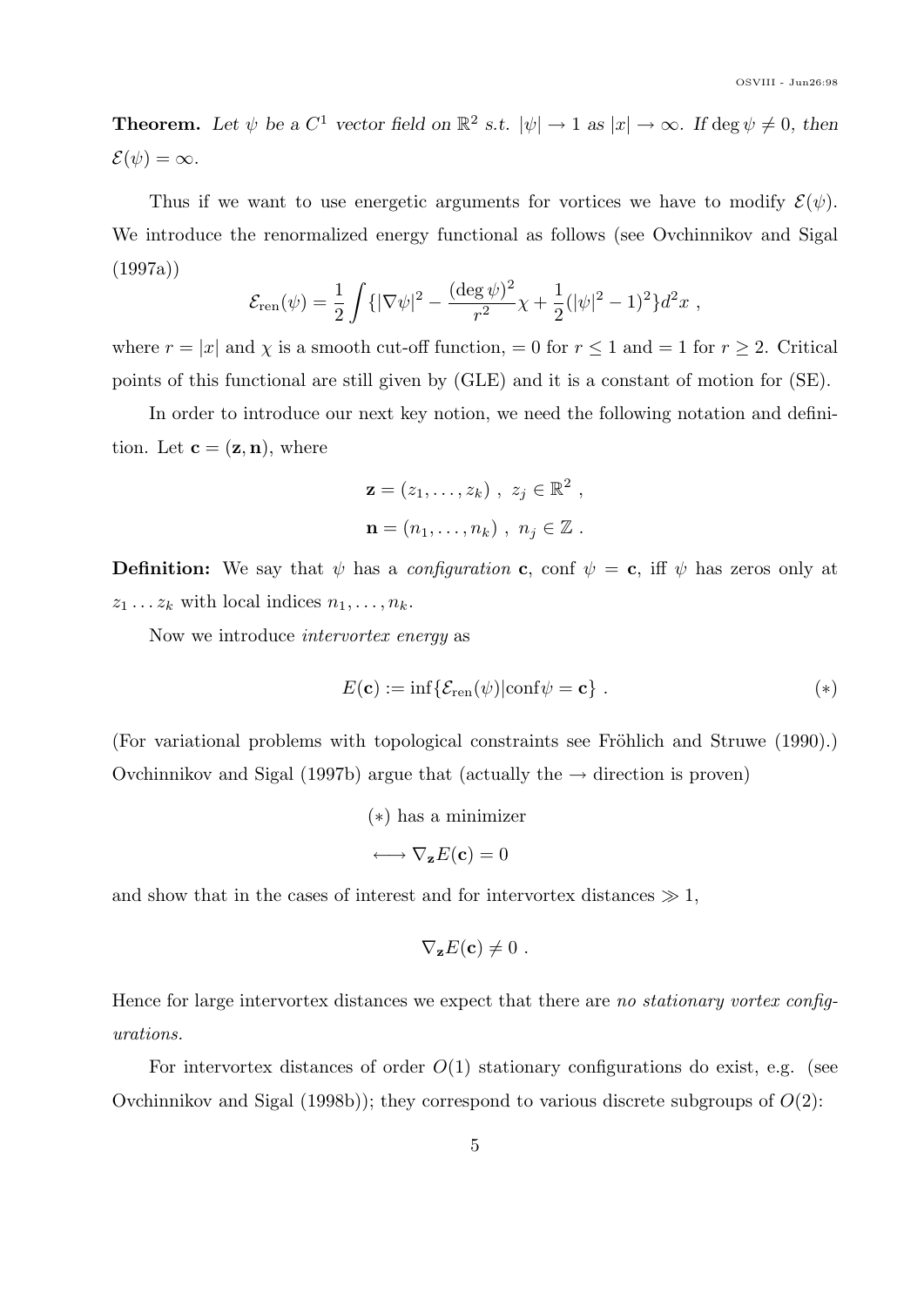Fig. 1. Static vortex configurations

# Pinning

Introduce impurities in order to nail the vortices down:

$$
\mathcal{E}_{\lambda}(\psi) = \mathcal{E}_{\text{ren}}(\psi) + \sum_{j=1}^{K} \frac{\lambda_j}{2} \int \delta_{b_j} |\psi|^2 ,
$$

where  $\lambda = (\lambda_1, \dots, \lambda_k)$  and  $\delta_b(x) = \frac{1}{2\pi r_0} \delta(|x - b| - r_0)$ ,

Ovchinnikov and Sigal (1997b) argue that if  $\lambda_j \ge \text{const}|\nabla_{z_j}E(\mathbf{c})|\forall j$ , then  $\mathcal{E}_{\lambda}(\psi)$  has a minimizer in the class  $\{\text{conf}\psi = \mathbf{c}\}.$ 

# Asymptotics of  $E(c)$

Let  $R(c)$  be the intervortex distance. Ovchinnikov and Sigal (1997b) show that as  $R(c) \rightarrow \infty$ ,

$$
E(\mathbf{c}) = \sum_{i=1}^{K} E_{n_j} + H(\mathbf{c}) + O(R(\mathbf{c})^{-1}), \qquad (AS)
$$

where  $E_n$  is the (proper) energy of the *n*-vortex and  $H(c)$  is the Kirchhoff-Onsager Hamiltonian:

$$
H(\mathbf{c}) = -\pi \sum_{i \neq j} n_i n_j \ln |z_i - z_j|.
$$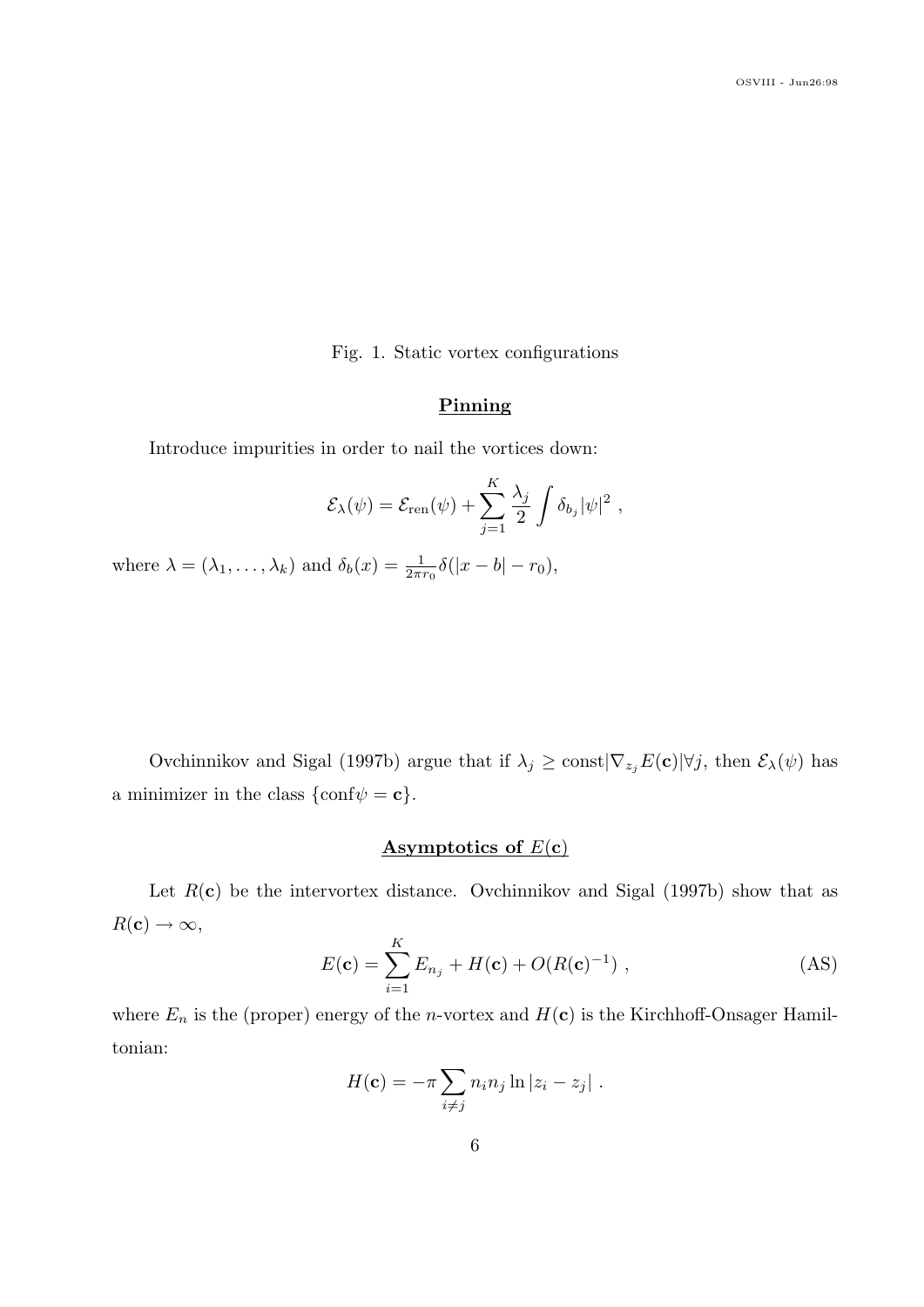The idea of a demonstration of (AS) is as follows. The upper bound,  $E(c) \leq r.h.s.(AS)$ , is obtained by choosing an appropriate test function and performing a rather delicate many-body geometrical analysis. To prove the lower bound,  $E(c) \geq r.h.s.(AS)$ , we use the pinning energy functional with  $\lambda = O(R(\mathbf{c})^{-1})$ . This gives

$$
E(\mathbf{c}) \ge \inf \{ \mathcal{E}_{\lambda}(\psi) | \text{conf}\psi = \mathbf{c} \} - CR(\mathbf{c})^{-1} .
$$

For  $\lambda_j \geq CR(\mathbf{c})^{-1}$ , the minimization problem on the r.h.s. has a minimizer. The latter satisfies the Euler-Lagrange equation

$$
-\Delta \psi + (|\psi|^2 - 1)\psi = -\sum \delta_{b_j} \psi.
$$

This equation allows us to produce estimates on the minimizer in question which show that it is of the same form as the aforementioned test function and therefore

$$
\inf \{ \mathcal{E}_{\lambda}(\psi) | \text{conf}\psi = \mathbf{c} \} = \text{ r.h.s. (AS)}.
$$

The last two relations produce the desired lower bound which, together with the upper bound mentioned above, yields (AS).

An expansion related to  $(AS)$  is derived in Bethuel, Brezis and Hélein (1994).

#### Multivortex dynamics

Problem: Consider (SE) with an initial condition corresponding to several vortices at large distances from each other. The goal is to show that the corresponding solution can be described in terms of moving vortices and find the dynamic law for the vortex centers.

#### Nonlinear adiabatic theory

Let  $\psi$  be a solution of (SE) with an initial condition of a configuration c and low energy, say of order  $E(c) + O(1)$ . To describe this solution, we proceed as follows (in what follows  $\mathbf{n} = (n_1, \ldots, n_k)$  is fixed and is not displayed in the notation):

(i) Pick a "minimizer",  $\psi_{\mathbf{z}}$  of  $\mathcal{E}_{ren}(\psi)$  in  $\{\text{conf}\psi = \mathbf{c}\}, \mathbf{c} = (\mathbf{z}, \mathbf{n}),$ 

(ii) Define the intervortex energy  $E(\mathbf{z}) := \mathcal{E}(\psi_{\mathbf{z}})$  and write the Hamiltonian equation

$$
\dot{\mathbf{z}} = J \nabla E(\mathbf{z}),\tag{*}
$$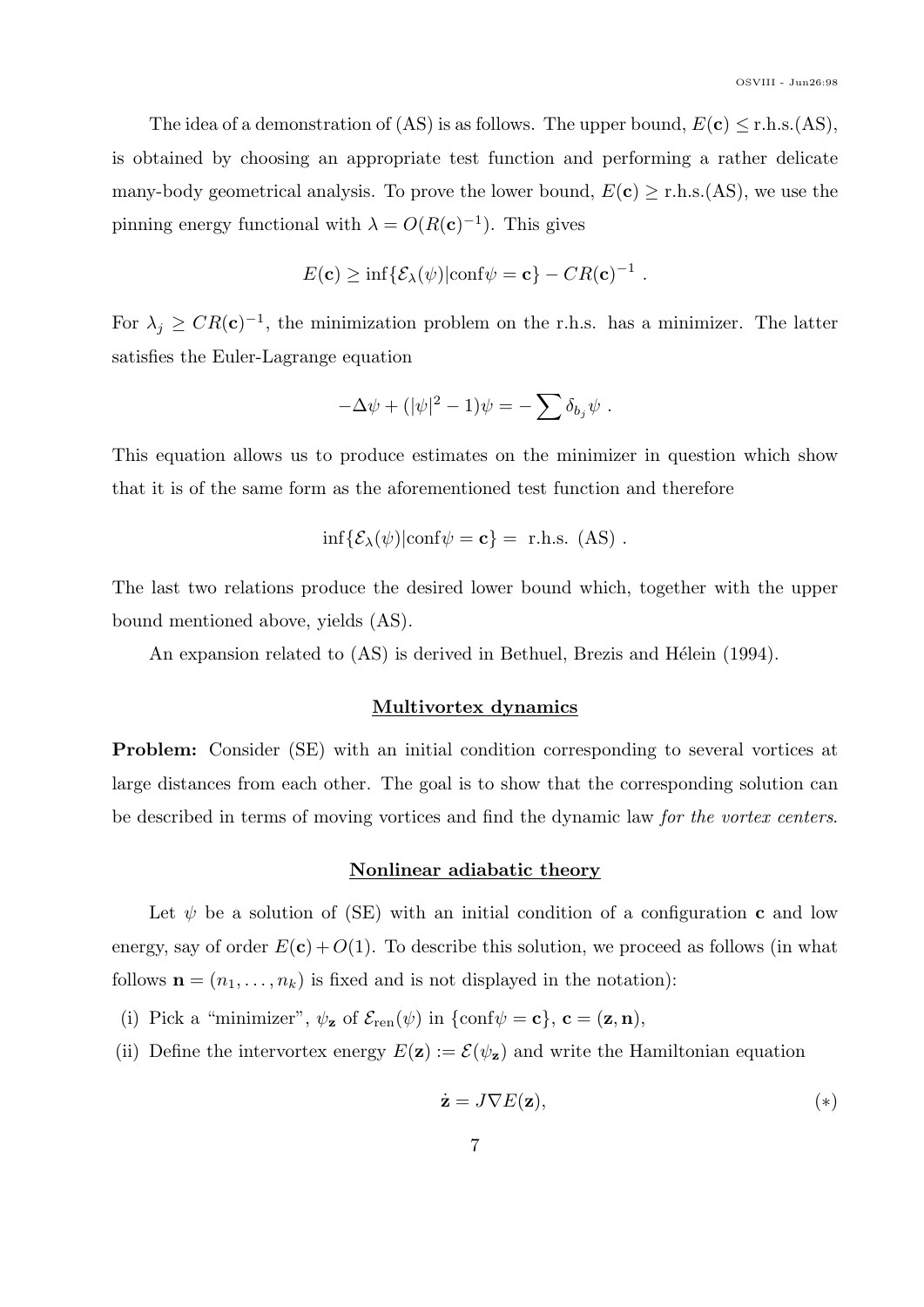where *J* is a "symplectic" matrix on  $\bigoplus^k$  $i=1$  $\mathbb{R}^2$ :

$$
J = \text{diag}\left(\frac{1}{\pi n_j} \begin{pmatrix} 0 & 1 \\ -1 & 0 \end{pmatrix}\right) ,
$$

- (iii) Insert the solution,  $z(t)$ , of the Hamiltonian system above with an appropriate initial condition into  $\psi_{\mathbf{z}}$ . This gives the adiabatic order parameter as  $\psi_{\mathbf{z}(t)}$ ,
- (iv) We expect that the solution  $\psi$  is of the form

$$
\psi = e^{i\alpha(t)} \psi_{\mathbf{z}(t)} + \psi_{\text{disp}} ,
$$

where  $\alpha(t)$  is some slowly varying real function of t and  $\psi_{\text{disp}}$  is a radiation to  $\infty$ , the latter of the order  $O(R(\mathbf{z})^{-2})$ .

### Effective Action Method

Now we explain the origin of the nonlinear adiabatic theory (see Ovchinnikov and Sigal (1998a) for more details, some of the general ideas originate with Whitham (1974), Manton (1981) and Stuart (1994)). Let  $S(\psi)$  be the action functional for Eqn (1.1):

$$
S(\psi) = \int \Big\{ -\int \frac{1}{2} \text{Im}(\psi \dot{\overline{\psi}}) d^2 x + \mathcal{E}_{\text{ren}}(\psi) \Big\} dt \,,
$$

where  $\mathcal{E}_{ren}(\psi)$  is the renormalized Ginzburg-Landau functional introduced above. First we find an approximate minimizer,  $\psi_z$ , of  $\mathcal{E}_{ren}(\psi)$  under the constraint that the vortices are fixed at positions  $z_1, \ldots, z_k$ ,  $(z_1, \ldots, z_k) = \mathbf{z}$ . Next, we allow **z** to depend on time and plug  $\psi_{\mathbf{z}(t)}$  into  $S(\psi)$ . The resulting action functional,

$$
S_{\rm eff}(\mathbf{z}) \equiv S(\psi_{\mathbf{z}}) \,,
$$

describes the dynamics of the vortex centers in the leading approximation; it is equal modulo  $\int O(\ln R(\mathbf{z}) \cdot R(\mathbf{z})^{-2}) dt$  to the action functional

$$
S_{\text{vort}}(\mathbf{z}) = \int \Big\{ -\frac{\pi}{2} \sum_{j=1}^{k} z_j \wedge \dot{z}_j - E(\mathbf{z}) \Big\} dt \,,
$$

whose critical points satisfy Eqn (∗).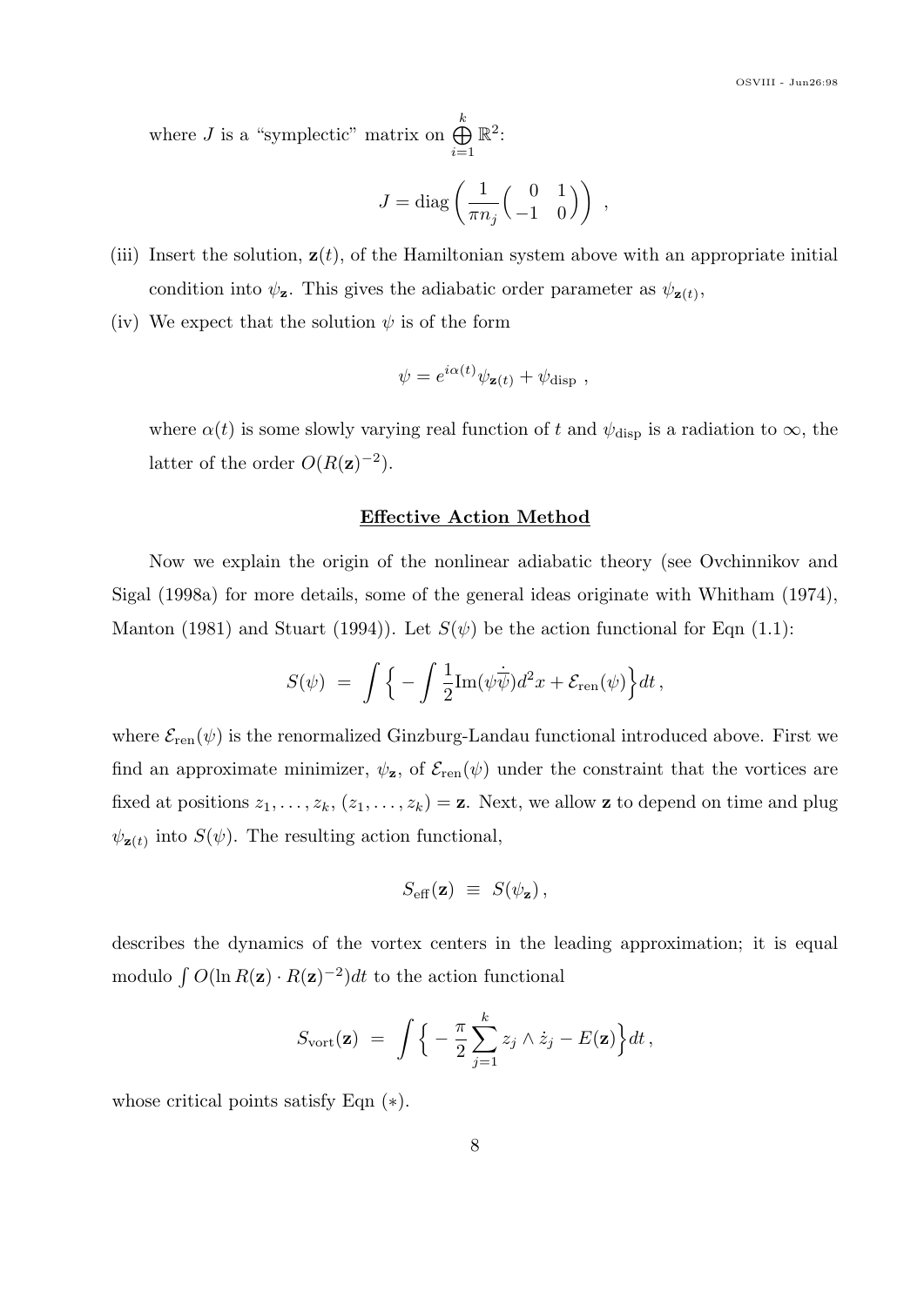To go beyond this approximation we write  $\psi = \psi_{\mathbf{z}} + \alpha$ , where  $\alpha$  is supposed to be a small fluctuation field around  $\psi$ <sub>z</sub> and expand  $S(\psi)$  in  $\alpha$  up to the second order. Critical points of the resulting functional satisfy the system of coupled equations

$$
\partial_{\mathbf{z}} S_{\text{eff}}(\mathbf{z}) = -\nabla_{\mathbf{z}} \text{Re} \int \overline{\alpha} \partial_{\overline{\psi}} S(\psi_{\mathbf{z}})
$$
 (CEa)

$$
S''(\psi_{\mathbf{z}})\alpha = -\partial_{\overline{\psi}}S(\psi_{\mathbf{z}}), \qquad (CEb)
$$

where  $\partial_{\varepsilon}$  stands for the variational derivative w.r. to  $\varepsilon$  and  $S''(\psi)$  is the Hessian of S at  $\psi$ , and where we dropped the higher order term  $\nabla_{\mathbf{z}} \frac{1}{2}$  $\frac{1}{2}$ Re  $\int \int \overline{\alpha} S''(\psi_z) \alpha$ . We demonstrate that provided **z** satisfies  $(*)$ , one can perturb  $\psi$ **z** slightly in such a way that Eqn (CEb) has a solution of the order  $\alpha = O(R(\mathbf{z})^{-1})$ , provided  $t \leq R(\mathbf{z})^p$  for some  $p \geq 0$ . To this end we decompose the space  $\mathbb{R}^2$  into several regions determined by the configurations **z** and estimate Eqn (CEb) separately in each region. We call this method, the method of geometric solvability.

Finally, we observe that Eqns (CE) stripped of inessential terms read

$$
\dot{\mathbf{z}} = J \nabla_{\mathbf{z}} E(\mathbf{z}) - \int \ddot{\chi} \nabla_{\mathbf{z}} \varphi_0 d^2 x ,
$$

$$
(\partial_t^2 - 2\Delta)\chi = -\ddot{\varphi}_0 ,
$$

where  $\varphi_0(x) = \sum_{j=1}^k n_j \theta(x - z_j)$  and  $\chi =$  phase of  $\alpha$ . Here  $\theta(x)$  is the polar angle of  $x \in \mathbb{R}^2$ . This systems represents finite dimensional Hamiltonian equations for the vortex centers **z** coupled to a wave equation for the phase fluctuation  $\chi$ .

#### Special case: Two simple vortices

Take an initial condition for (SE) describing two simple vortices at the distance R from each other.

Two vortices of the same charge: the vortices rotate around each other with the frequency  $\omega=\frac{1}{B}$  $\overline{R^2}$ 

Fig. 2. Motion of two 1-vortices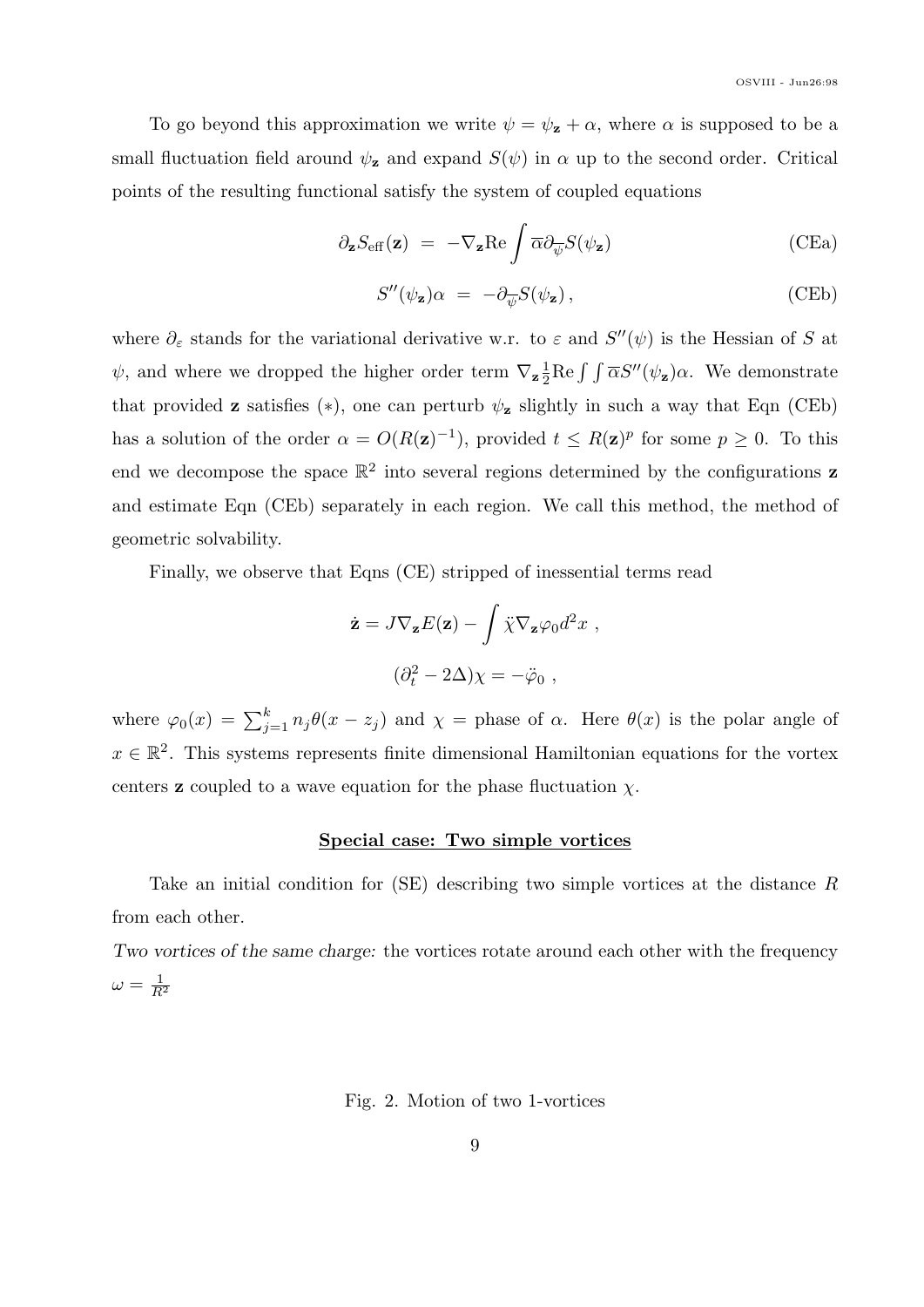and radiate at the same time, so that the distance between them grows as

$$
R(t)=(3\pi t)^\frac{1}{6}
$$

modulo lower order terms.

Two vortices of opposite charges: there is a critical distance  $R_{cr}$  s.t. for  $R > R_{cr}$  there exists a travelling wave solution corresponding to the vortices moving parallel to each other

#### Fig. 3. Motion of a vortex-antivortex pair

while for  $R < R_{cr}$ , the vortices, as they move parallel to each other, emit a shock wave (Cherenkov radiation) and eventually collapse onto each other.

$$
\arcsin\left(\frac{\sqrt{2}}{v}\right)
$$

Fig. 4. Shock wave produced by a vortex pair

References. The Hamiltonian dynamics of vortices was first suggested by Onsager (1949) and then elaborated by Gross (1966) and Cheswick and Morrison (1980) on the basis of analogy with the motion of an incompressible fluid. It was derived using multiscale expansion by Neu (1990) and using the nonlinear adiabatic theory by Ovchinnikov and Sigal (1998a). The rigorous proof that the vortices indeed are well defined for "low energy" solutions  $\psi$  and that their centers are governed by the Hamiltonian system mentioned was given by Lin and Xin (1998) and Colliander and Jerrard (1998) (these authors considered (SE) in a bounded domain and with  $\varepsilon^{-2}$  in front of  $(|\psi|^2 - 1)^2$ .

The radiation phenomena was found in Ovchinnikov and Sigal (1988a), where the coupled equations for the vortex motion and radiation, Eqns (CE), were derived.

The special case of two vortices of the same charge was analyzed by Ovchinnikov and Sigal (1998c). The existence of a solitary wave for two vortices of opposite charge at a large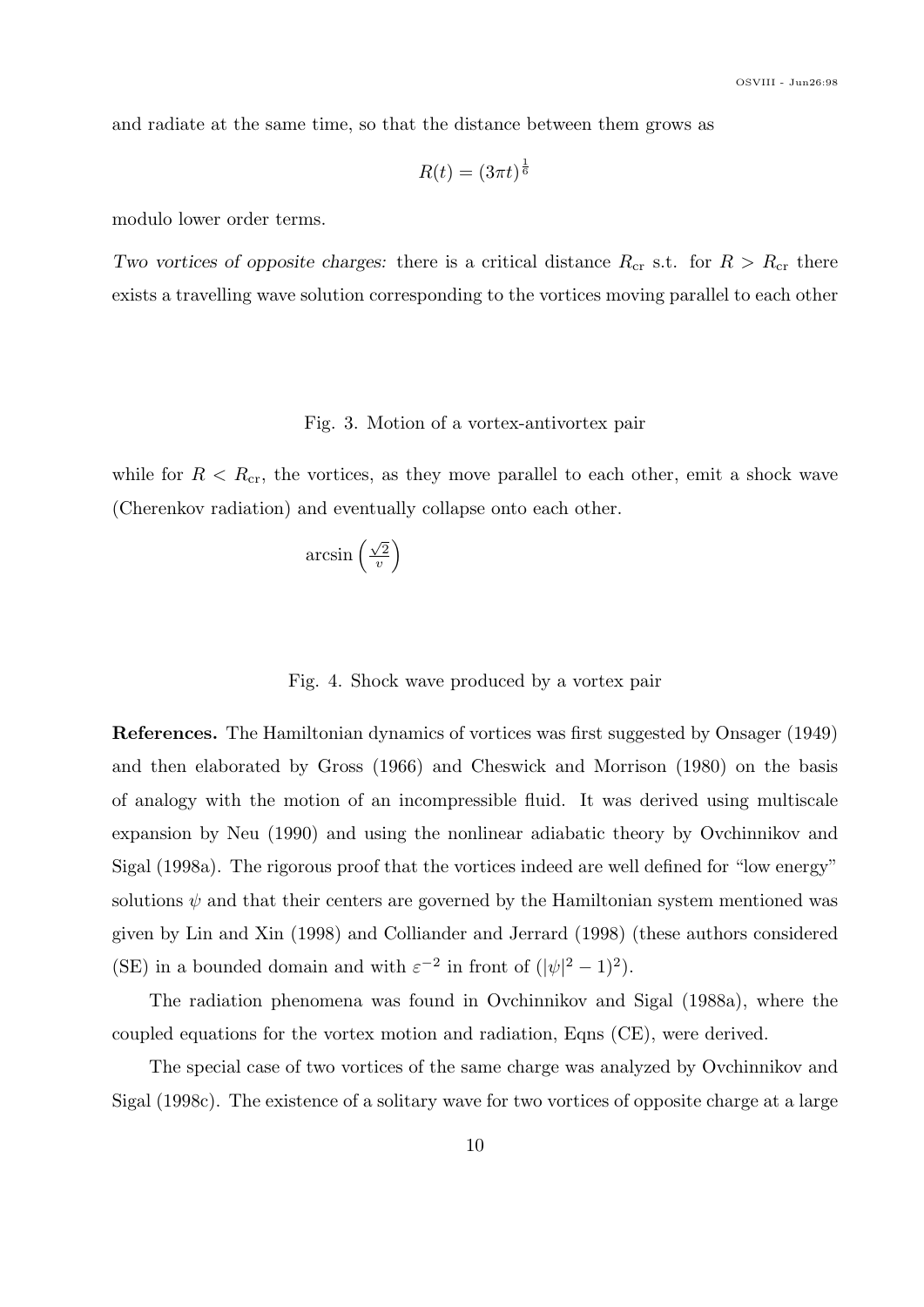distance from each other was predicted by Jones and Roberts (1982) (see also Iordanskii and Smirnov (1978), Jones, Putterman and Roberts (1986), Kuznetzov and Rasmunssen (1995) and Pismen and Nepomnyashchy (1993) and references therein) and was rigorously proven by Bethuel and Sout (1998). The appearance of the shock wave at small distances was suggested by Ovchinnikov and Sigal (1998c).

#### Conclusion

In this paper we presented a definition of a renormalized Ginzburg-Landau energy and a conclusive result on stability of vortices of the Ginzburg-Landau equation. In order to describe the dynamics of several vortices, we introduced the notion of the intravortex energy and developed a general adiabatic theory. This theory is justified by the method of effective action functional. Finally, we considered two examples where the general theory is applied.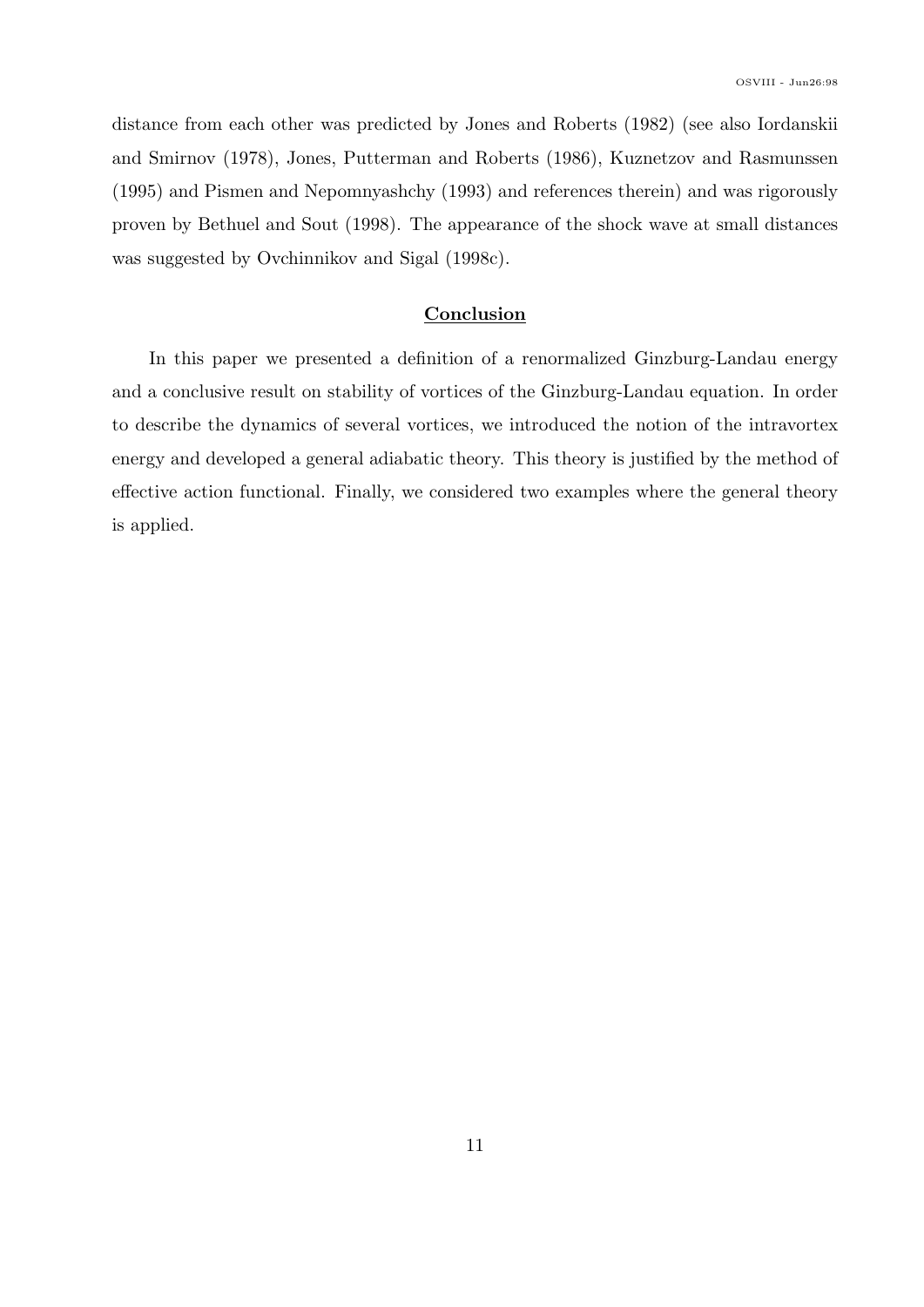#### REFERENCES

- F. Bethuel, H. Brezis and F. Hélein (1994), *Ginzburg-Landau Vortices*, Birkhäuser, Basel.
- F. Bethuel and J.C. Saut (1997), Travelling waves for the Gross-Pitrevskii equation, preprint.
- S. Chanillo and M. Kiesling (1995), Symmetry of solutions of Ginzburg-Landau equations, Compt. Rend. Acad. Sci. Paris, t. 327, Série I, 1023–1026.
- Y. Chen, C. Elliot and T. Qui (1994), Shooting method for vortex solutions of a complexvalued Ginzburg-Landau equation, Proc. Royal Soc. Edinburgh 124A, 1068-1075.
- J.E. Colliander and R.L. Jerrard (1998), Vortex dynamics for the Ginzburg-Landau-Schrödinger equation, preprint, MSRI.
- J. Creswick and N. Morrison (1980), On the dynamics of quantum vortices, Phys. Lett. A 76, 267.
- W. E (1994), Dynamics of vortices in Ginzburg-Landau theories with applications to superconductivity, Physica D 77, 383-404.
- P. Fife and L.A. Peletier (1996), On the location of defects in stationary solutions of the Ginzburg-Landau equations on  $R^2$ , Quart. Appl. Math. 54, 85-104.
- J. Fröhlich and M. Struwe (1990), Variational problems on vector bundles, Commun. Math. Phys. 131, 431-464.
- V.L. Ginzburg and L.P. Pitaevskii (1958), On the theory of superfluidity, Sov. Phys. JETP 7, 585.
- E.P. Gross (1961), Nuovo Cimento A 20, 454.
- E. Gross (1966), Dynamics of interacting bosons, in Physics of Many Particle Systems, ed. E. Meeron, Gordon and Breach, NY, 268.
- S. Gustafson (1997a), Stability of vortex solutions of the Ginzburg-Landau heat equation, in PDE's and their applications (L. Seco et al, eds), Proceeding of Conference in PDE's, Toronto June 1995.
- S. Gustafson (1997b), Symmetric solutions of hte Ginzburg-Landau in all dimensions, IMRN, 16, 807-816.
- S. Gustafson and I.M. Sigal (1998), Existence and stability of magnetic vortices. preprint (Toronto).
- P. Hagan (1982), Spiral waves in reaction diffusion equations, SIAM J. Applied Math. 42, 762–786.
- M. Hervé, R. Hervé (1994), Étude qualitative des solutions réeles d'une équation différentielle liée a l'équation de Ginzburg-Landau, Ann. Inst. Henri Poincaré, Analyse non  $linéaire$  11,  $427-440$ .
- S.V. Iordanskii and A.V. Smirnov (1978), JETP Lett. 27, 535.
- A. Jaffe and C. Taubes (1980), Vortices and Monopoles, Birkhäuser.
- C. Jones, S.J. Putterman and P.M. Roberts (1986), Motion of Bose condensation V, J. Phys. A 19, 2991–3011.